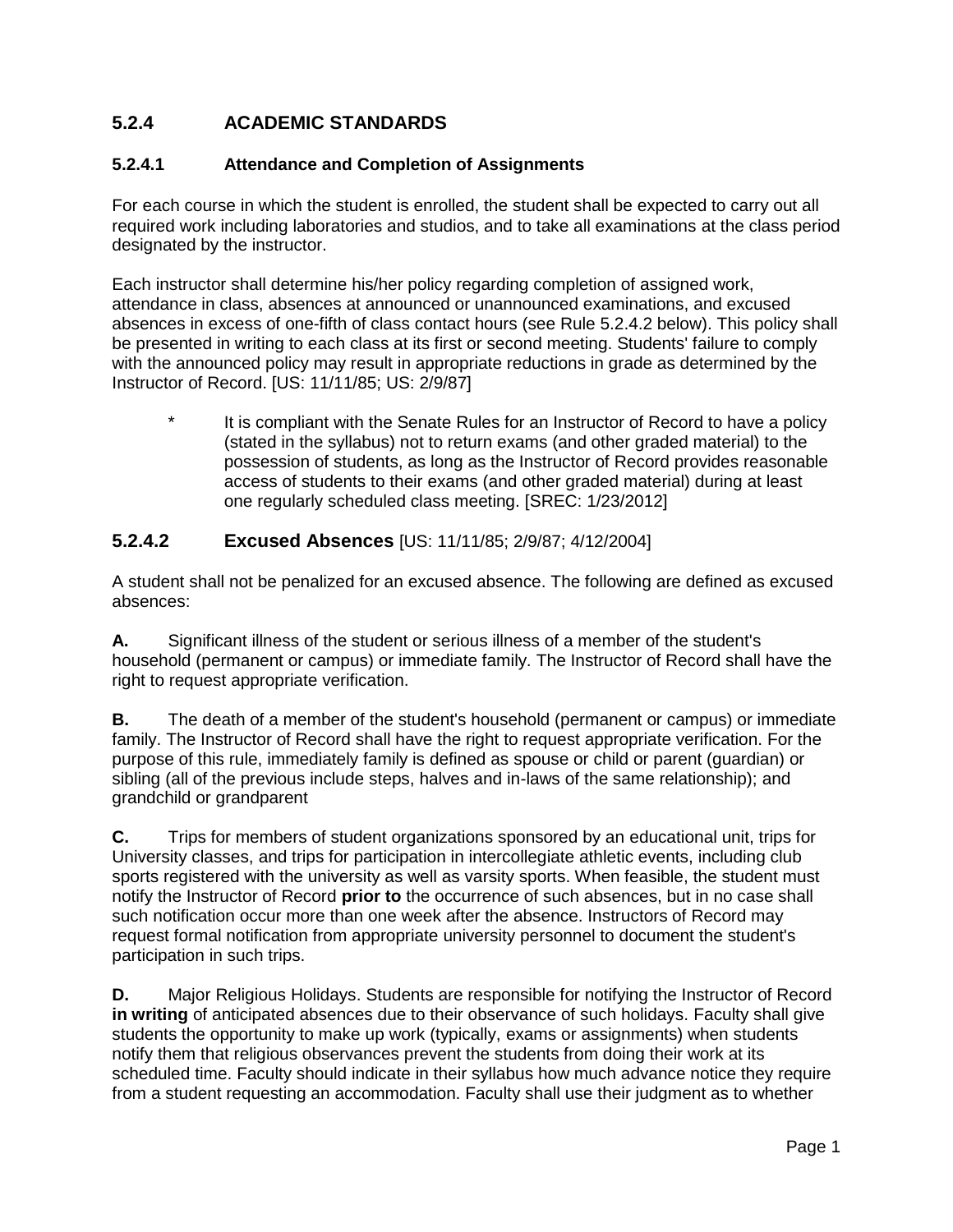the observance in question is important enough to warrant an accommodation, although the presumption should be in favor of a student's request. The Offices of Institutional Diversity, the Dean of Students, and the Ombud are available for consultation. [US: 2/14/11]

**E.** Any other circumstances which the Instructor of Record finds reasonable cause for absence. [US: 4/23/90]

Students missing any graded work due to an excused absence bear the responsibility of informing the Instructor of Record about their excused absence within one week following the period of the excused absence (except where prior notification is required), and of making up the missed work. The Instructor of Record shall give the student an opportunity to make up the work and/or the exams missed due to an excused absence, and shall do so, if feasible, during the semester in which the absence occurred. [US: 11/10/85 and SREC: 11/20/87]

If attendance is required by the class policies elaborated in the syllabus or serves as a criterion for a grade in a course, and if a student has excused absences in excess of one-fifth of the class contact hours for that course, a student shall have the right to petition for a "W", and the Instructor of Record may require the student to petition for a "W" or take an "I" in the course. [US: 2/9/87; SREC: 11/20/87]

- **\*** If a student has an excused absence on a day when a quiz is given, the instructor may not deny permission for a makeup exam and simply calculate the student's grade on the basis of the remaining requirements. [SREC: 8/20/87]
- \* With respect to nonattendance for reason of an employment-related schedule conflict, the student who is a UK employee has exactly the same standing as a student who is working for some other employer. [SREC: 9/17/2012]

## **5.2.4.3 Acceptable Standards in Written English in All Courses**

A student's writing in all courses is expected to meet acceptable standards in written English.

Any instructor who finds that the written work of any student does not meet college-level standards may require the work to be revised to reflect competency and resubmitted. Instructors of Record may include the quality of writing as a factor in the student's grade.

## **5.2.4.4 Unsatisfactory Scholarship and Attendance**

A student who is doing unsatisfactory work or who is irregular in attendance (when required- see Section 5.2.4.1) in any course shall be reported to the dean of the college in which the student is registered. The student shall be under the special supervision of his/her dean. If, after a suitable length of time, it becomes apparent that no improvement is being made, the dean may drop the student from the course, reporting the action to the Registrar and to the Instructor of Record. (See Section 4.3.2 and Section 5.2.4.1)

# **5.2.4.5 Participation in Intercollegiate Athletics**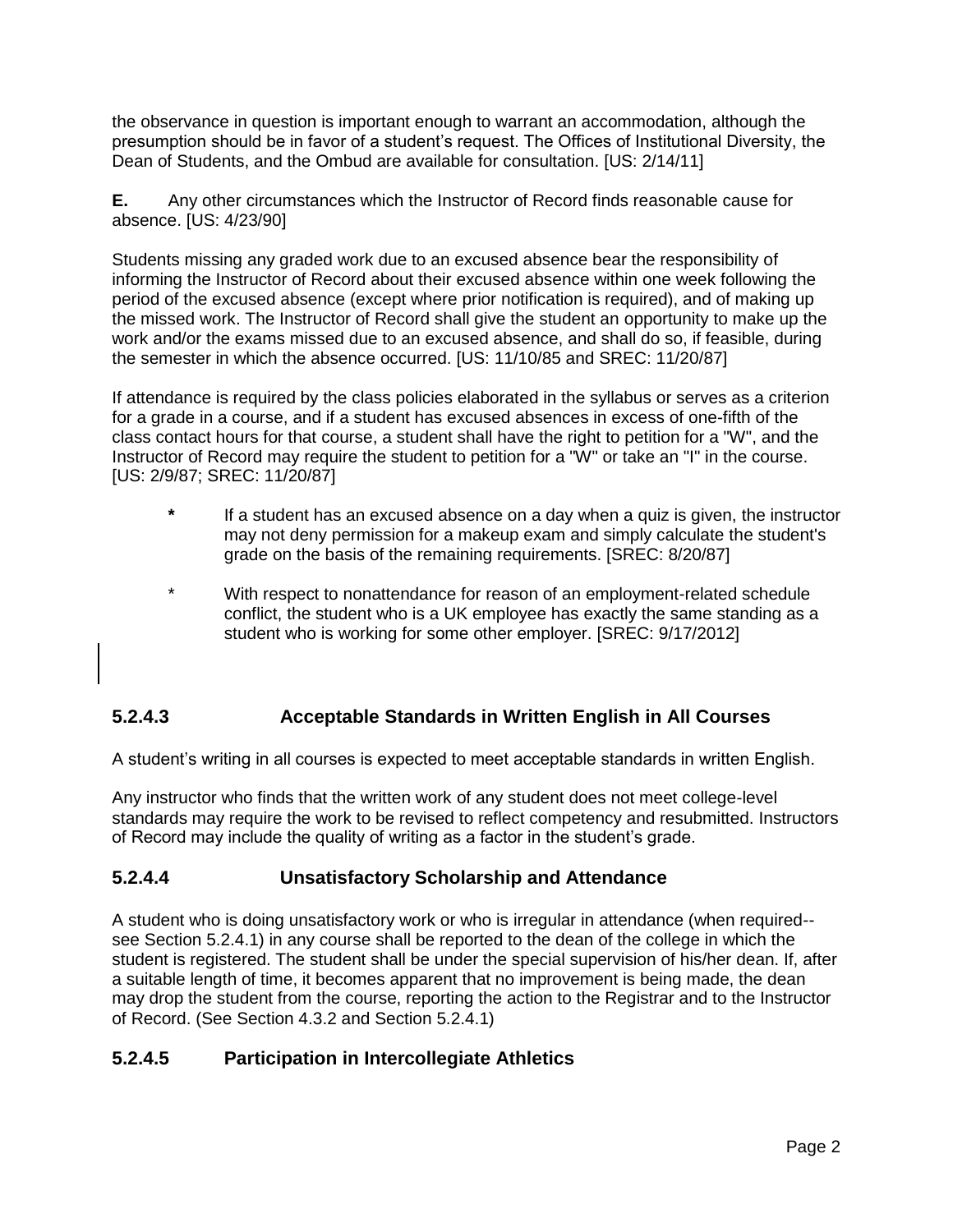The University accepts the eligibility rules for intercollegiate athletics as set up by the Southeastern Conference, National Collegiate Athletics Association, Region II, the Association of Intercollegiate Athletics for Women, and the Kentucky Women's Intercollegiate Conference. [US: 4/4/76]

## **5.2.4.6 Dead Week** [US: 4/10/06; 4/13/2009]

**A.** The last week of instruction of a regular semester is termed "Dead Week." In the rest of these Rules, this term also refers to the last three days of instruction of a summer session, a summer term and a winter intersession.[US: 4/10/2006]

**B.** In cases of "Take Home" final examinations, students shall not be required to return the completed examination before the regularly scheduled examination period for that course.

**C.** No written examinations, including final examinations, may be scheduled during the Dead Week.

**D.** No quizzes may be given during Dead Week.

**E.** No project/lab practicals/paper/presentation deadlines or oral/listening examinations may be scheduled to fall during the Dead Week unless it was scheduled in the syllabus AND the course has no final examination (or assignment that acts as a final examination) scheduled during finals week. A course with a lab component may schedule the lab practical of the course during Dead Week if the lab portion does not also require a Final Examination during finals week.

**F.** Make-up exams and quizzes are allowed during Dead Week; these are exempt from the restrictions stated in C, D and E.

**G.** Class participation and attendance grades are permitted during Dead Week.

- \* The current wording of this rule does not prohibit continuing into Dead Week regularly assigned graded homework that was announced in the class syllabus. [SREC: 9/2009]
- \* The Dead Week rule applies to ALL courses taught in the fall semester, spring semester, eight-week summer session, and four-week summer term, including those taught in a format that has been compressed into less than one semester, term, or session. The rule does not apply to courses in professional programs in colleges that have University Senate approval to follow a nonstandard calendar, as authorized in Senate Rule 2.1.1(I). [SREC: 3/15/2012]

## **5.2.4.7 Final Examinations**

If an instructor is administering a final examination, and he or she is requiring students to take the exam in a particular place at a particular time, then he or she must administer the exam during the examination period scheduled by the Registrar [US: 10/10/11]

**A.** The Registrar shall schedule two-hour periods for final examinations for courses offered during the fall and spring semesters. The faculties of colleges that have Senate approval for their own special calendars may instruct the Registrar to schedule final examination periods of a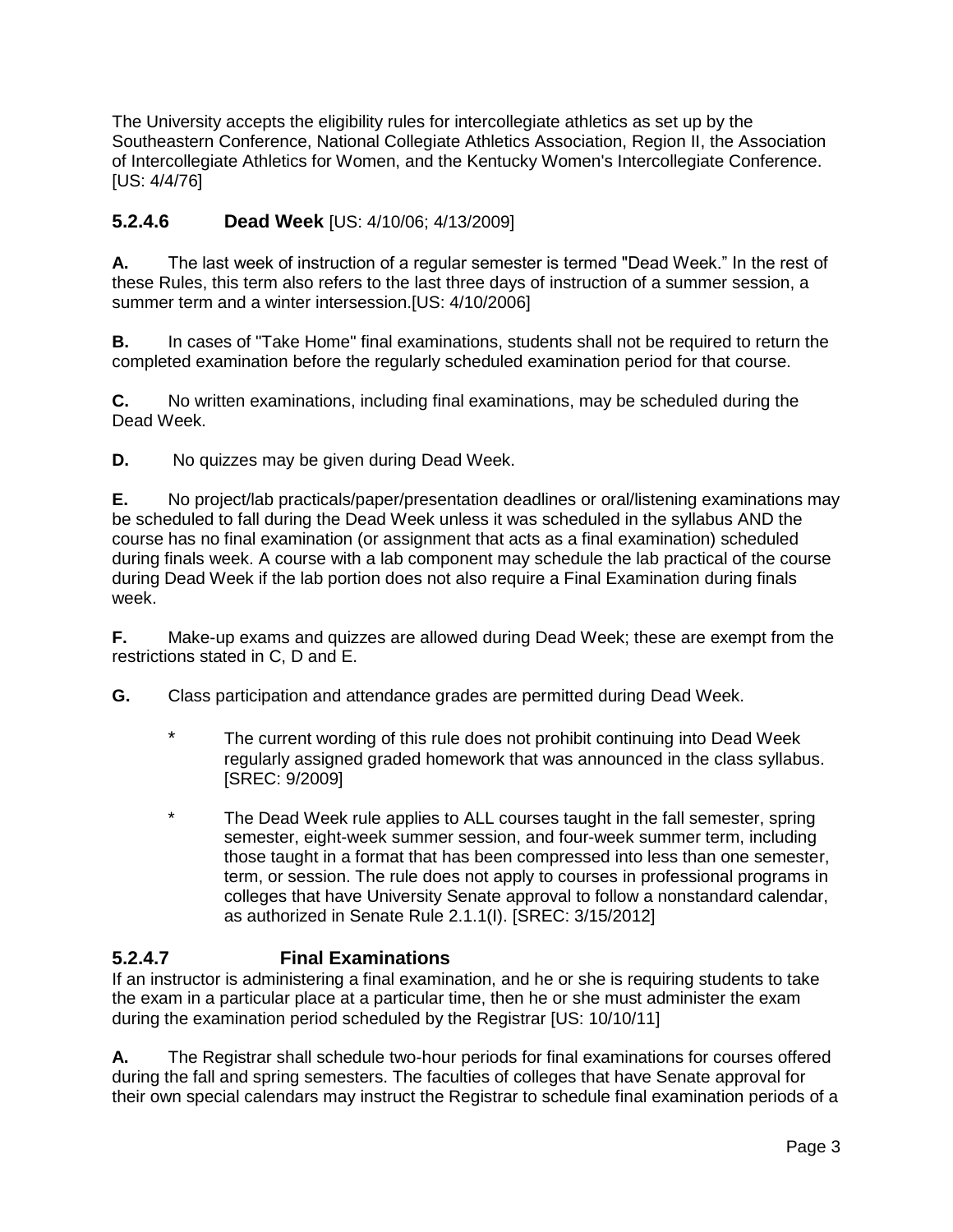different length. The Registrar shall schedule spring and fall semester final examination periods during the last five (5) days of the semester; that five-day period shall be preceded by a study day or weekend on which no classes or examinations for weekday classes will be scheduled. Final examinations for weekend classes will be administered the weekend before this five-day period and need not be preceded by a study day. [US: 4/9/2001; 10/10/11]

**B.** The Registrar shall schedule final examinations for courses offered during the four-week summer term, the eight-week summer session, and winter intersession for the time of the last scheduled class period. [US: 10/11/11]

**C.** An instructor may allow students less than the full period scheduled by the Registrar to complete the final examination, but he or she must inform the students at least two weeks before the start of the examination how much time they will have to complete the examination (one week in advance for winter intersession, four-week summer term and eight-week summer session.) [US: 10/10/11]

In cases of take-home final examinations, students shall not be required to return the completed examination before the end of the regularly scheduled examination period. [US: 4/28/86; 10/10/11]

Final examinations may be given at times other than the regularly scheduled time in the following instances:

#### **Faculty**

In the case of conflicts or undue hardship for an individual instructor, a final examination may be rescheduled at another time during the final examination period upon the recommendation of the chair of the department and with the concurrence of the dean of the college. [US: 4/28/86]

#### **Students**

Any student with more than two final examinations scheduled on any one date shall be entitled to have the examination for the class with the highest catalog number rescheduled at another time during the final examination period. In case this highest number is shared by more than one course, the one whose departmental prefix is first alphabetically will be rescheduled. The option to reschedule must be exercised in writing to the appropriate Instructor of Record or his/her designee two weeks prior to the last class meeting. [US: 4/28/86]

If a conflict is created by rescheduling of an examination, the student shall be entitled to take the rescheduled examination at another time during the final examination period. [US: 4/28/86]

Any student that has a conflict with a University sanctioned commencement ceremony may reschedule their examination with consultation with their class instructor, for another time during the final examination period. The notice to reschedule must be given to the class instructor no later than two weeks prior to the scheduled examination.

In the case of undue hardship for an individual student, a final examination may be rescheduled by the instructor.

\* The SREC interprets that the 'more than two final exams in one day/reschedule' provisions of SR 5.2.4.7 apply only to courses for which the Registrar has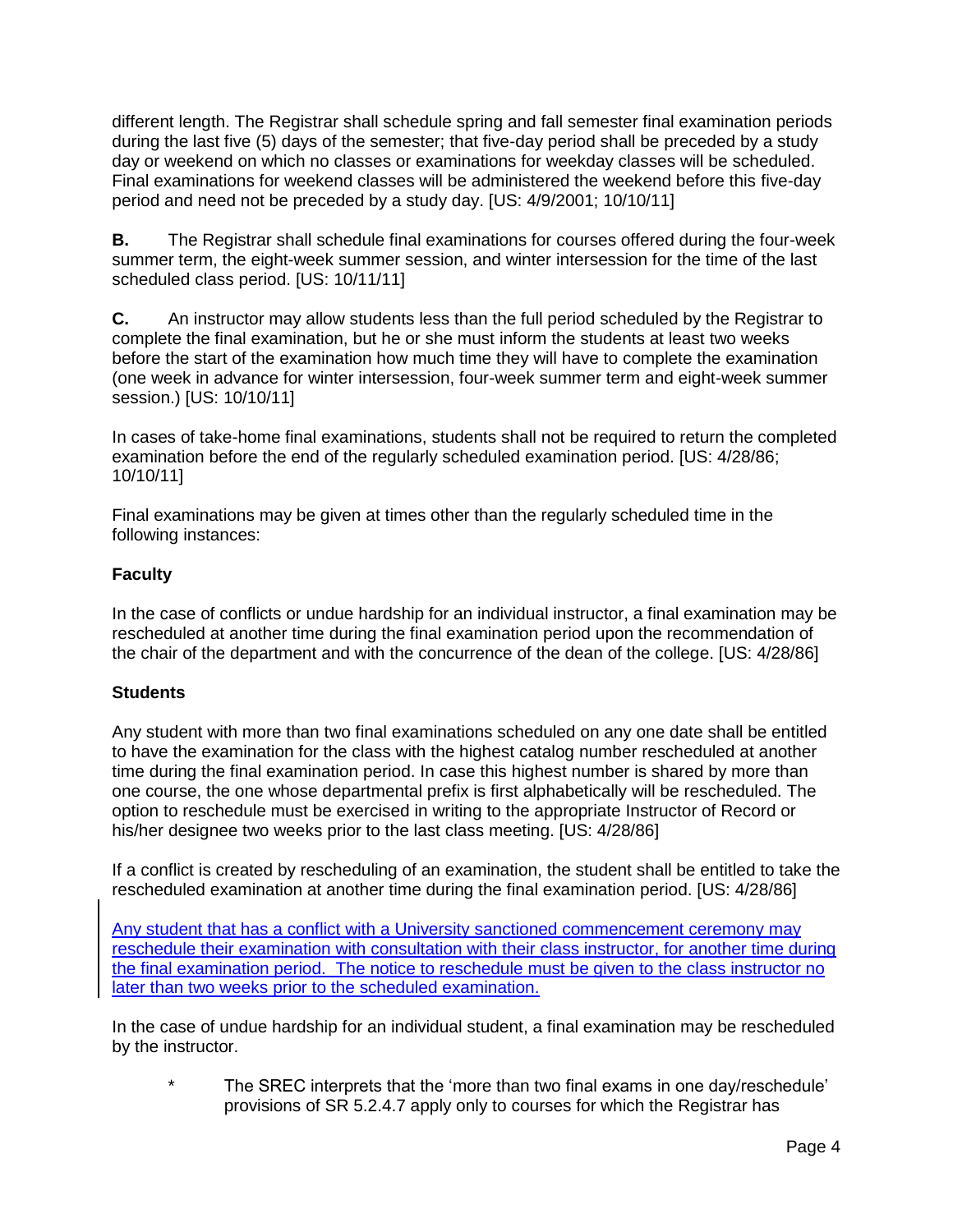published a schedule for the final examination, including distance learning courses for which the Registrar has published a final exam schedule. The provisions do not apply, for example, when students have three final exams in one day at the eight-week point of a regular semester. [SREC: 3/15/2012]

#### **5.2.4.8 Final Examinations Scheduled for the Same Time**

A student for whom two examinations have been scheduled for the same time shall be entitled to have the examination for the class with the higher catalog number rescheduled. In case both classes have the same number, the one whose departmental prefix is alphabetically first will be rescheduled. This rescheduling must be requested of the appropriate instructor in writing at least two weeks prior to the scheduled examination. [US: 4/14/80; US: 10/11/93]

## **5.2.4.8.1 Common Examinations** [US: 10/11/93]

If a student has a course scheduled at the same time as a common exam and the student has given written notice of the conflict to the instructor at least two weeks prior to the common exam, the student shall be entitled to an excused absence from the conflicting common examination. [US: 4/9/90]

Departments electing to give exams, other than final exams, in a course to all sections of the course at a common time shall be required to do the following:

**A.** List the days of the month, week and the time at which the exam will be given in the official Schedule of Classes. [US: 1/12/90]

**B.** Provide an opportunity for students missing such exams with an excused absence to make up the missed work.

Departments must adopt at least one of the following policies for administering common examinations or some alternate arrangement to be approved by the dean of the college in which the course is given:

**A.** Provide a prime time course section that does not participate in the common examinations.

**B.** Give two examinations at widely disparate times. [US: 9/13/82; 2/12/90; 2/14/94]

A student enrolled in a course where a common exam is scheduled may also enroll in a class scheduled in the time slot of the common exam.

**\*** Any department giving a common examination must give a make-up exam or develop some other arrangement for students with excused absences to gain credit as if they had taken the common exam; a department may not apply a "drop the lowest score" policy to common exams missed with an excused absence. [SREC: 11/24/82; upheld by US: 2/13/83]

The Faculty of a college may adopt "alternative examination" rules that differ from the above and Senate approval for such is not required so long as the college rules are more lenient than the Senate's.